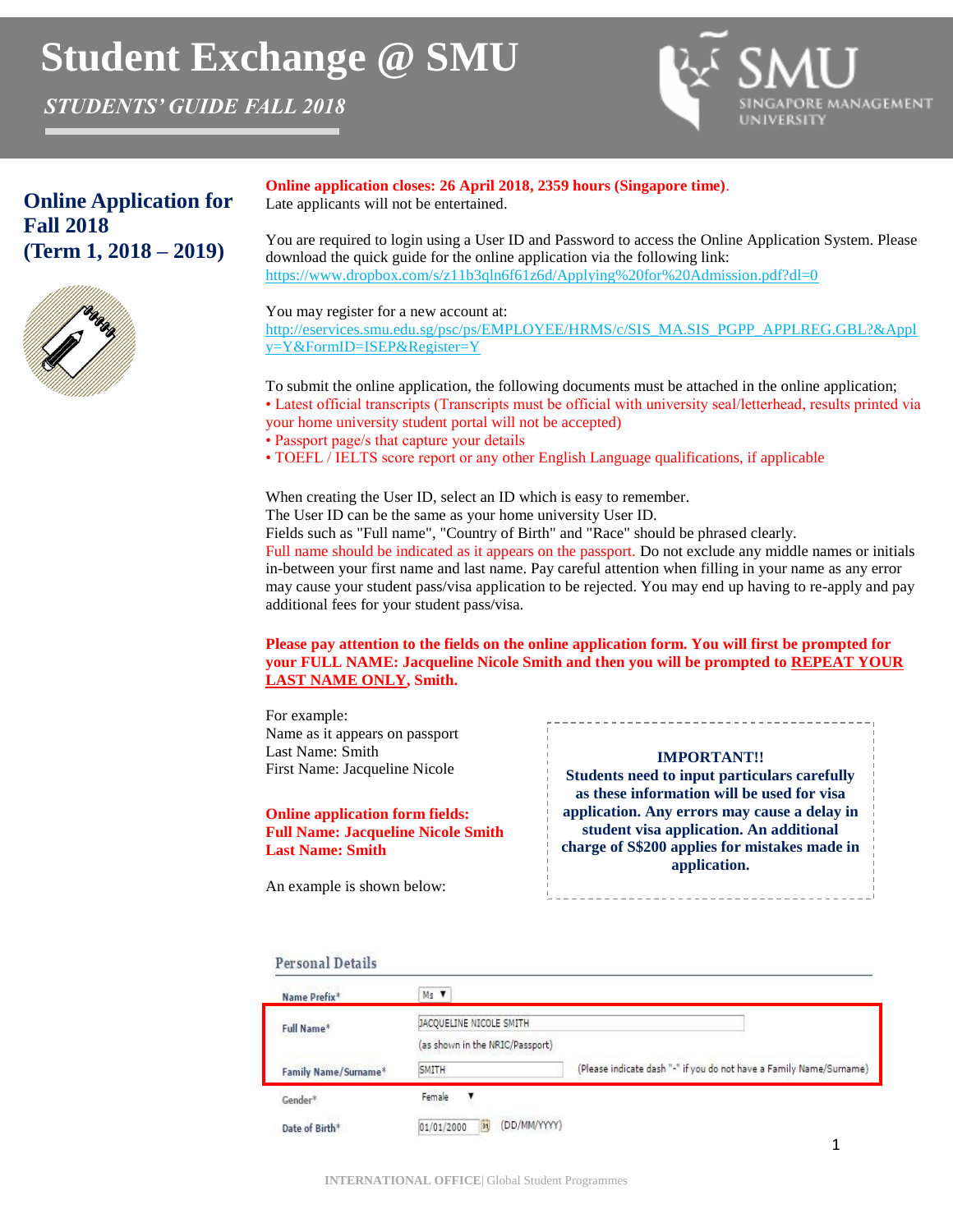# **Online Application for Fall 2018 (Term 1, 2018 – 2019)**



**Do not give alias, short-form or nick names. Do not shorten or leave out any of your middle names. Do note that special characters are not allowed, eg; Ä, Á, É, Ğ, Í, ß, Ł, Ñ, Ø, Ö, Ü. You need to remove all special characters and use universal characters. You are also not allowed to put commas, hyphens/dashes or symbols. If you are unsure, you may refer to your name in the barcodes at the bottom of your passport particulars page.**

<u>IANIA / REPUBLIQUE DE LITUANIE</u>



Actual Name: VIGILIJA BRUŽAITĖ **Passport: VIGILIJA BRUZAITE** 

*Source: Sample passport image extracted* from *Wikipedia*

### The date of birth must be in DAY / MONTH / YEAR (dd / mm/ yyyy) format.

Information captured in the online application will be used for registration of the student pass. Incorrect information will cause a processing delay of the student pass and you are required to reapply and make payment again. Upon submitting the online application, you will receive the user ID and password via e-mail. Please save the e-mail as the user ID and password will be required for other administrative procedures after you have been accepted by SMU.

The photograph for the SMU student card must be submitted by **12 April 2018**. You may only upload the photograph upon submission of the online application. To upload the photograph, please login to [https://eservices.smu.edu.sg](https://eservices.smu.edu.sg/) to access the 'Applicant Self Service' function.

Please note:

- Background should be plain white. Black background is not allowed.
- The photograph should have an even exposure (Poor quality: dark / blurry / pixilated / shadow, etc. is not allowed).
- Photograph should not be cropped (e.g. Shoulders not entirely visible).
- Minimal reflection on the eyeglasses, if eyeglasses are worn.
- Face the camera directly Facial features should be clearly evident.
- Photograph has to be coloured, black and white photograph is not acceptable.

You may update the following via the Applicant Self Service Page;

- 1. Update your home and mailing addresses
- 2. Update your contact phone numbers
- 3. Update your e-mail address
- 4. Upload your photo

The guide for the applicant self-service can be downloaded here: https://www.dropbox.com/s/a115hr98wbo41l8/Applicant%20Self%20Service.pdf?dl=0

# **Academic Calendar**



All one-credit courses at SMU last for an entire term (13 weeks), with the rest (0.5-credit courses) held over a period of half a term or for the full term. The period of exchange is usually one or two terms. Classes run intensively from Week 1 onwards.

| Fall Term/Term 1 |                          | $= 20$ August 2018 to 9 December 2018                                            |
|------------------|--------------------------|----------------------------------------------------------------------------------|
|                  | Recess week<br>Exam week | $=$ 8 October 2018 to 14 October 2018<br>$= 26$ November 2018 to 7 December 2018 |
|                  |                          | <b>Spring Term/Term 2</b> $= 7$ January 2019 to 28 April 2019                    |
|                  |                          |                                                                                  |

For details and future dates, please visit

2 [https://inet.smu.edu.sg/sites/courses/Documents/Current%20or%20Future%20Academic%20Calendar/201](https://inet.smu.edu.sg/sites/courses/Documents/Current%20or%20Future%20Academic%20Calendar/2018-2019/2018-19.pdf) [8-2019/2018-19.pdf](https://inet.smu.edu.sg/sites/courses/Documents/Current%20or%20Future%20Academic%20Calendar/2018-2019/2018-19.pdf)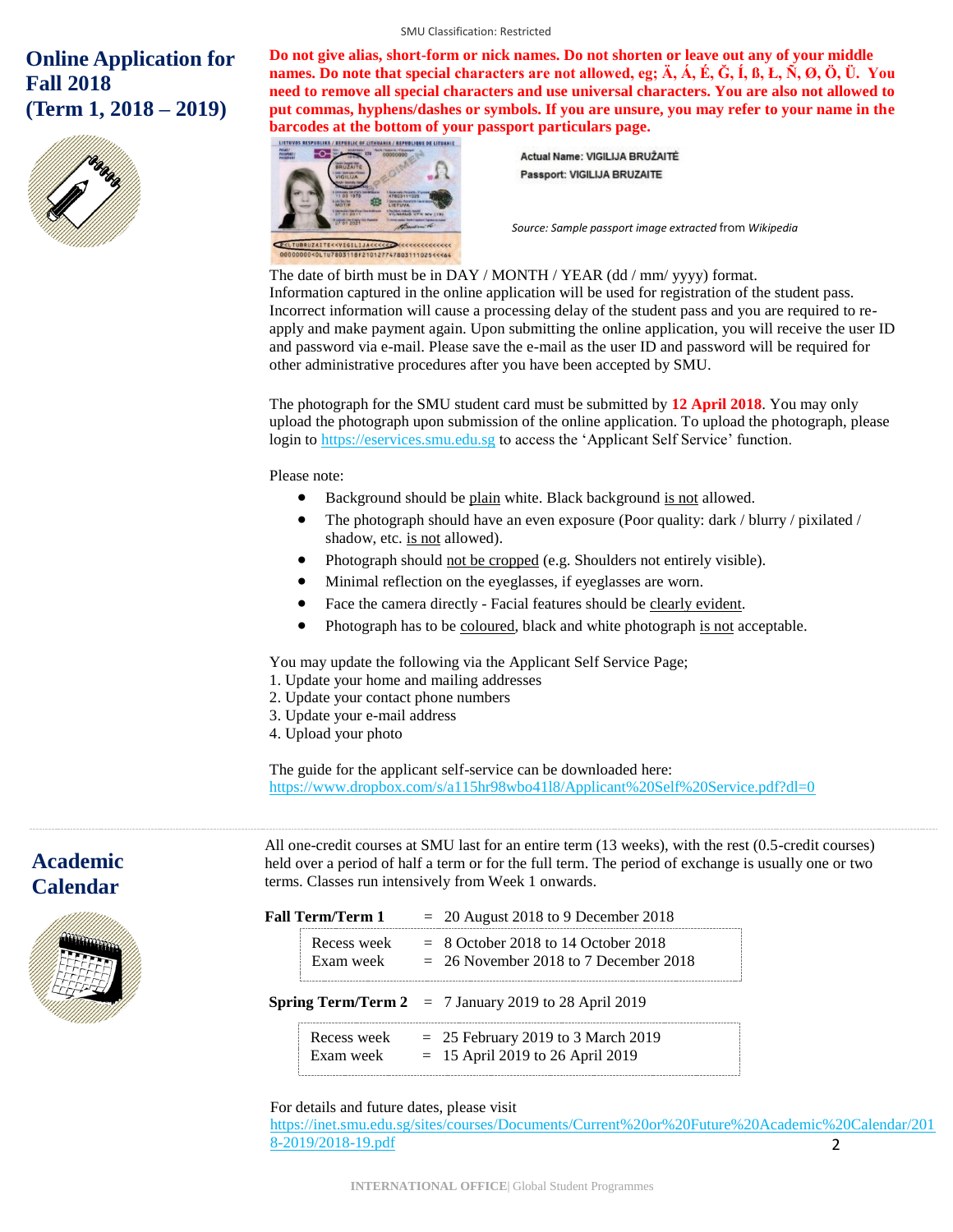### **Grading**



**Entry**

SMU adopts a 4-point grading system. The following grade notations are used in calculating the Grade Point Average (GPA), which is the quotient of total grade points divided by total course units attempted:

| Grade | <b>Grade Point</b> | <b>Mark Range</b> | Grade | <b>Grade Point</b> | <b>Mark Range</b> |
|-------|--------------------|-------------------|-------|--------------------|-------------------|
| $A+$  | 4.3                | 86 and above      | C+    | 2.3                | 66 to 69          |
| A     | 4.0                | 83 to 85          |       | 2.0                | 63 to 65          |
| $A -$ | 3.7                | 80 to 82          | $C-$  | 1.7                | 60 to 62          |
| $B+$  | 3.3                | 77 to 79          | D+    | 1.3                | 53 to 59          |
| B     | 3.0                | 74 to 76          |       | 1.0                | 50 to 52          |
| $B -$ | 2.7                | 70 to 73          | F     | 0.0                | 49 and below      |

**Requirements** You must have completed at least two semesters of undergraduate studies and must continue to be registered as a degree-seeking student at your home university throughout your intended duration of exchange at SMU.

As the medium of instruction at SMU is English (except for language courses), you must be proficient in the English language in order to benefit from your studies at SMU. If you are from a non-English-medium institution, you must fulfil at least one of the following:

- a. TOEFL score of at least:
	- i. 550 for the paper-based test; or
	- ii. 213 for the computer-based test; or
	- iii. 79 for the internet-based test
- b. IELTS result of at least 6.5; or
- c. any other English Language qualifications as determined by SMU.

SMU Classification: Restricted

# **Academic Information**



**in a semester. On an exceptional basis, e.g. graduation requirement, you may register for a course load of 5 SMU credits per semester, with a formal request from the home coordinator.** 

**You are required to take a minimum course load of 1 SMU credit, up to a maximum of 4 SMU credits** 

Each full-credit course at SMU carries a weightage of 1 credit. It consists of 3 contact hours per week over a period of 13 teaching weeks (i.e. 39 contact hours). A half-credit course has a total of 21 contact hours per term.

- For each course, there will either be:
- One session of 3 hours per week; or
- 2 sessions of  $1\frac{1}{2}$  hours each per week.

All full-credit courses run for one academic term. There are 15 weeks in each term, consisting of 13 weeks of seminars (39 hours of classes), one recess week and one examination week. Recess week is used by local students for group work and/or preparation for assignments. International Exchange Students will have to participate in group work.

All dates of exams are displayed in the course catalogue and are fixed.

*(Dates are set to take into account Seasonal/Religious holidays in Singapore and will not be changed to accommodate holidays from other countries)* 

Assessments can include but not limited to:

- **Class Participation**: Missing classes will affect your grades and the grades of group members.
- **Individual Project:** Reports, Homework, Essays, etc.

• **Group Project**: You will be involved in group work with local SMU students and attendance may affect their performance. Some group work preparations may take place during the recess week. When enrolling for courses, you need to consider this.

• **Presentation (Individual/Group):** Most courses require either an individual presentation and/or a group presentation.

- **Mid-term test:** Some courses may include a mid-term test. It will be conducted during week 7 or 9.
- **Final examination:** Not all courses have a final examination.

*Example:* 

*(a) Class participation: 20%* 

*(b) Individual project: 15%* 

*(c) Group project: 10% presentation, 25% report* 

*(d) Final examination (two hours, closed book): 30%*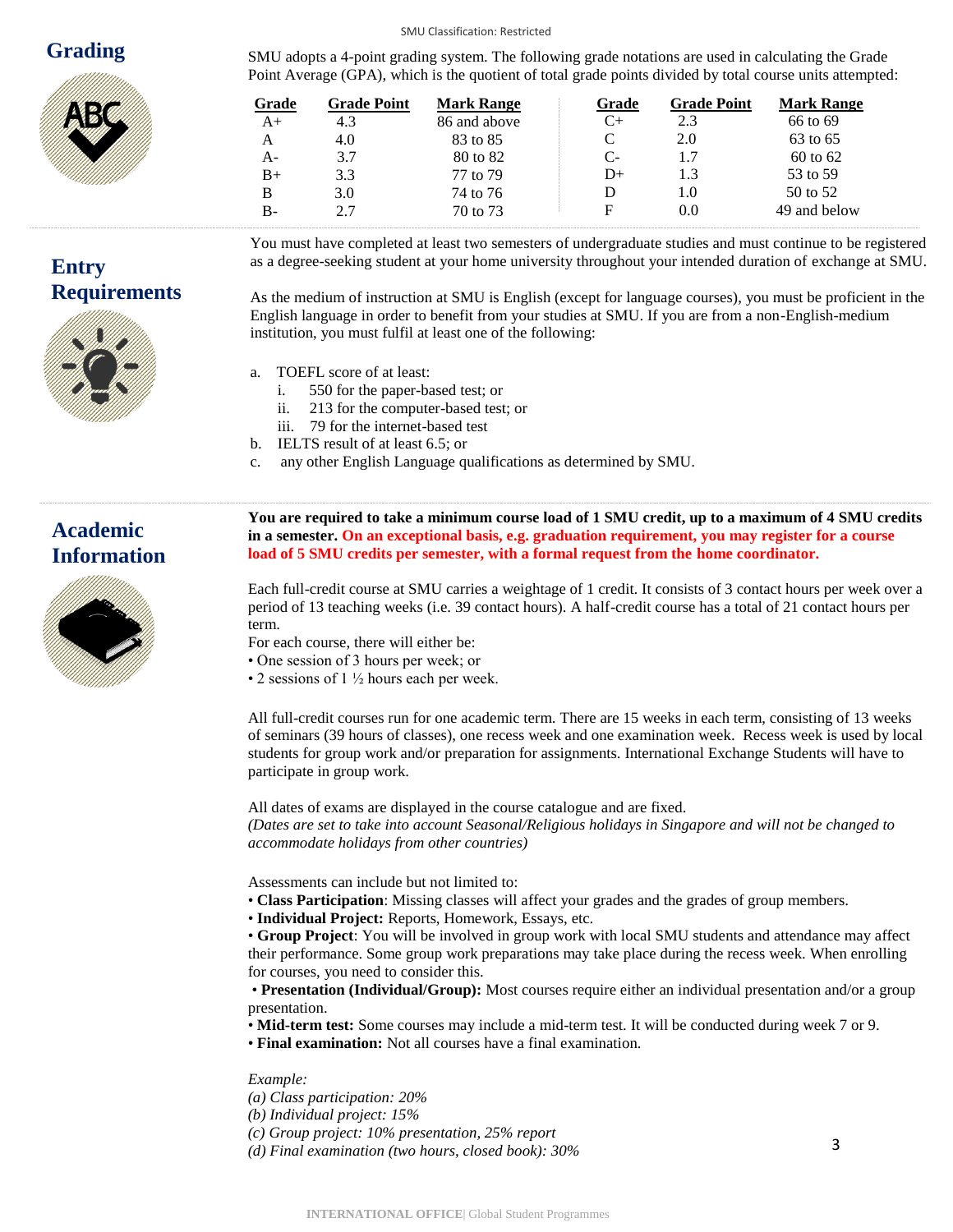Only undergraduate programmes/schools (Accountancy, Business, Economics, Information Systems, Law, Social Sciences) are open to exchange students. If you are nominated via a school-level exchange agreement, you may be restricted to courses offered by the school. A list of courses available will be sent to you about two weeks before course registration. **There is no guarantee on course availability. You should exercise flexibility with alternative courses.**

#### **Postgraduate courses are not open to exchange students. You can only take undergraduate courses.**

To view the course catalogue and course descriptions for a specific semester, please visit: Undergraduate Student Information [\(https://inet.smu.edu.sg/sites/courses\)](https://inet.smu.edu.sg/sites/courses) - Course Catalogue Class Search -> select the term searching for and courses with sections offered -> select the corresponding letter of the course name -> view class section -> course outline (More information about the courses can be obtained in the course outline).

### **Prerequisites**

Some courses require students to fulfil prerequisites before reading. The prerequisites are listed in the online course catalogue.

If you have done similar prerequisites in your home university, you should check with the SMU course instructors if they will accept these prerequisites.

Prerequisites may be checked by the SMU course instructors up till the first week of the term. You should prepare a course outline (in English) of the courses you have taken that meet the prerequisites for the SMU course instructor's review.

You may contact the course instructors to enquire if you fulfil the prerequisites. A list of the instructors is available via the *[Faculty Directory](http://www.smu.edu.sg/faculty/main)* at the SMU website.

### **Class Attendance**



You are expected to attend all classes. In all courses, the instructor will determine the acceptable level of attendance. If, in the opinion of the instructor, you have been absent excessively, you may be given a grade of "F". If you receive a grade of "F" for absences during the term, you will be excluded immediately from the course. You should also bear in mind that class participation is an important aspect of the University's assessment system.

To actively participate in classes, physical presence is required (unless stated by the course instructor). Missing a class means forfeiting opportunities to contribute to discussions and activities. As a result, every missed session, with the exception of an "Excused Absence", erodes the class participation grade. If you expect to be absent for an extended period of time (3 weeks or longer) for a valid reason, you must inform the course instructor in advance. If you skip classes for an extended period (3 weeks or longer), and attempts by the instructor/school to contact you (e.g. via official email, phone) are unsuccessful, you are liable to have your student registration status terminated. Accordingly, you will be withdrawn from the university.

If you are unable to attend one or two classes, you should nonetheless act responsibly (e.g. notifying the respective instructor and your project mates).

### **Health and Accident Insurance**



It is compulsory for all incoming exchange students to purchase the *Student Personal Accident Policy* and *Medical Insurance* as recommended by SMU. Cost for this insurance is included as part of the miscellaneous fees [\(https://studentlife.smu.edu.sg/student-life/student-insurance-coverage\)](https://studentlife.smu.edu.sg/student-life/student-insurance-coverage).

You are to purchase additional overseas travel insurance should you wish to travel to and out of Singapore during your exchange term. You are also required to declare your travel plans via the SMU online declaration form when you travel out of Singapore while on exchange.

SMU has engaged the services of International SOS in providing 24-hour traveler's assistance for you. International SOS provides expert knowledge and assistance regarding security and medical issues while you are on exchange. You may download the International SOS Mobile Assistance App upon admission.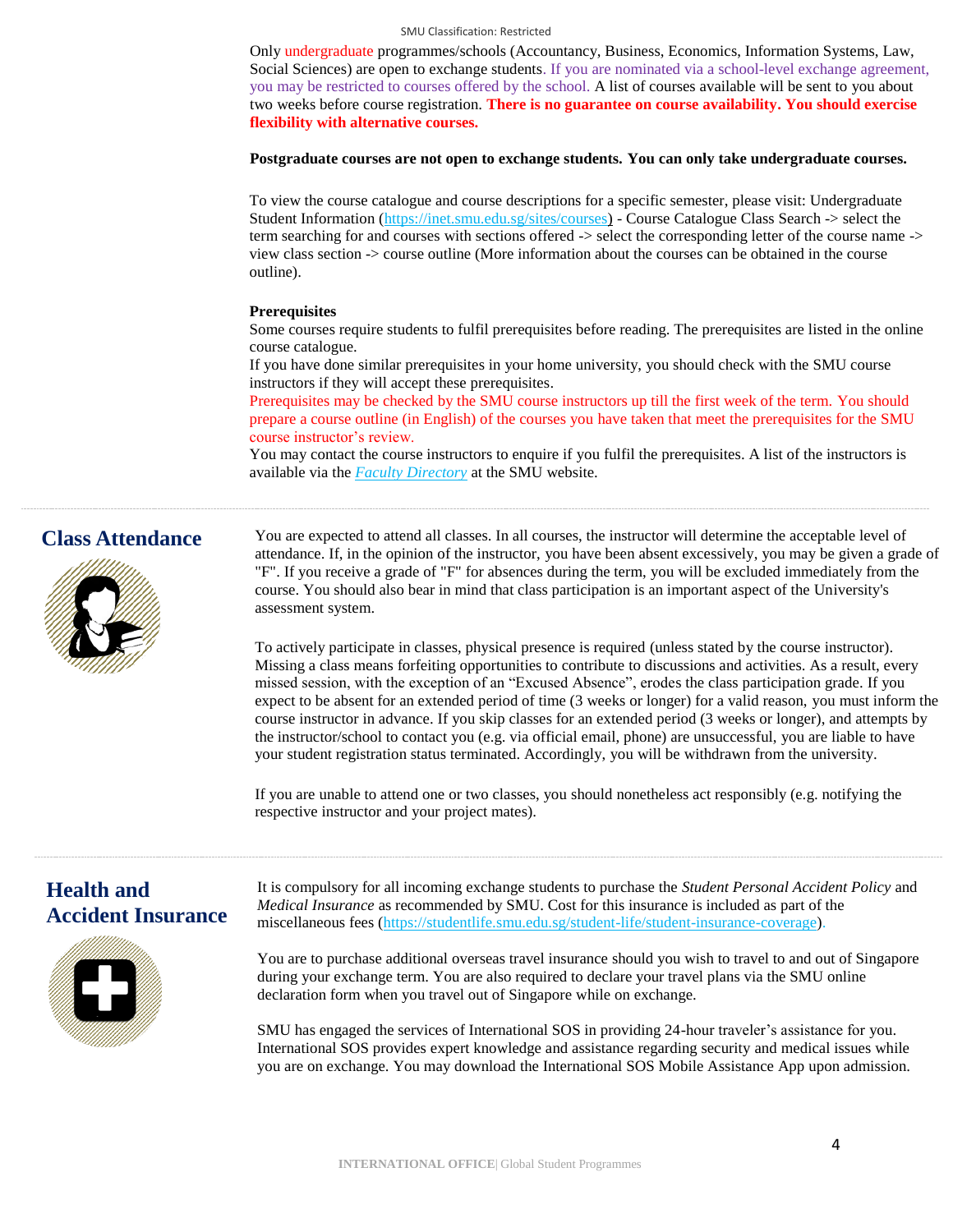# **Welcome Orientation**



The orientation programme for Exchange students is scheduled on the week of **13 - 17 August 2018.** Orientation is **compulsory**. Only students with valid reasons surfaced to us by the university's coordinator may be excused from it. If you are absent from the orientation without a valid reason, you will not receive assistance on matters covered during the orientation.

### **Latest arrival date: 12 August 2018**

*Early arrival is a must for student pass processing and collection of the SMU student card.* It is a university policy for you to attend classes when term starts. Late arrivals are NOT accepted.

Should you arrive after the orientation, please take note of the following:

- No special arrangements will be made to register for courses
- No further assistance will be given by the International Office
- If courses are fully taken up, no extra seats will be made available
- No special assistance will be given on *BOSS* bidding as this will be covered during orientation
- More details will be included in the Acceptance Information Package.

**Estimated Expenses**



Living conditions in Singapore are amongst the best in Asia with state-of-the-art facilities for education, shopping, sports and recreation. Singapore has one of the highest living standards in South East Asia.

Below are estimates of how much is required during your stay in Singapore. They do not include tuition fees and travel expenses from your home country to Singapore.

Exchange students can expect to spend approximately S\$7500 – S\$9000 per term (including housing rental).

### **Estimated monthly expenses**

- Accommodation: S\$900 S\$1800 (assuming three to four students share an apartment)
- Food: S\$300 S\$500
- Local transportation: S\$100 S\$150
- Telecommunications: From S\$30 (varies with usage and packages subscribed)
- Books and stationery: S\$30 S\$100
- Personal expenses: S\$100 S\$300

Students are required to pay a compulsory Miscellaneous Fees of approximately S\$250. This includes insurance coverage, IT services and sports facilities fees. The miscellaneous fee is NON-REFUNDABLE.

### **Visa and Study Permits**



Exchange students studying in SMU are required to apply for a student pass prior to arrival in Singapore.

The SMU International Office will apply the student pass on your behalf before your arrival. Please refer to the Singapore [Immigration and Checkpoints Authority's w](http://www.ica.gov.sg/)ebsite [\(http://www.ica.gov.sg/\)](http://www.ica.gov.sg/) for more information about visas and immigration matters.

Upon arrival in Singapore, you will be granted a Social Visit Pass stamp in your passport or Disembarkation/ Embarkation card. This allows you to stay for at least 30 days in Singapore. Before the expiry of the entry visa, you must collect your student pass. More details would be provided at a later stage.

### **Internships and Working Part-Time While On Exchange**

Internships and career services offered by SMU Dato' Kho Hui Meng Career Centre (e.g. career talks) are **NOT** open to exchange students. Exchange students are **NOT** allowed to work in Singapore. Please refer to the following link from the Ministry of Manpower: [http://www.mom.gov.sg/passes-and-permits/work](http://www.mom.gov.sg/passes-and-permits/work-pass-exemption-for-foreign-students)[pass-exemption-for-foreign-students](http://www.mom.gov.sg/passes-and-permits/work-pass-exemption-for-foreign-students)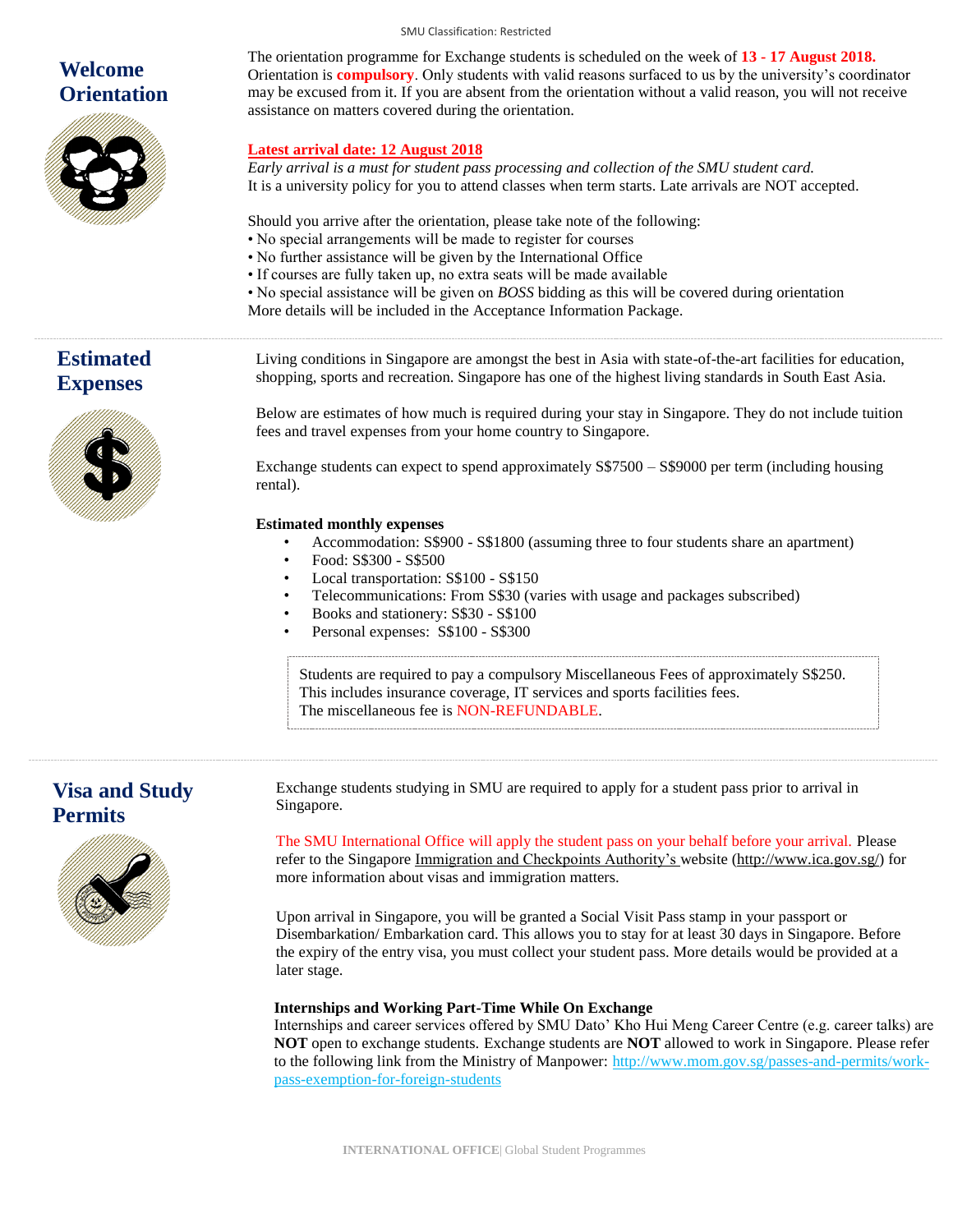### **Accommodation**



Many exchange students book private apartments for their accommodation, through agents or the open market. Should you prefer to stay in a hostel, you will find information on the SMU hostel and hostels in the SMU vicinity below:

### **Yo:Ha @ Pearl's Hill**

SMU has leased several apartments on a single floor from a private hostel operator at a complex known as Yo:Ha @ Pearl's Hill. More information on Yo:Ha @ Pearl's Hill can be found [here.](https://www.smu.edu.sg/campus-information/accommodation-at-evan-hostel) The apartments at Yo:Ha @ Pearl's Hill are either twin or quad sharing. Each apartment also has a living area, kitchen, and bathroom. Yo:Ha @ Pearl's Hill is located in Chinatown and is conveniently situated near many eateries and public transport.

### **Dwell Student Living Student Hostel**

Dwell is a student hostel within walking distance from SMU. It offers single, twin, triple, and quadruple-share rooms. Bathrooms and toilets are shared facilities for all residents on the same floor. The hostel is surrounded by a variety of eateries to meet any budget and a supermarket as well. It is well-connected by public transport. More details can be found via their [website.](http://www.dwellstudent.com.sg/en/)

### **Homestead Hostel**

Homestead Halls is a hostel operation catering only to international students. It has two locations – Tessensohn Hall and Serangoon. Both hostels provide daily breakfast, high-speed internet, cable TV, and laundry facilities. Find out more a[t www.homesteadhalls.com.](http://www.homesteadhalls.com/)

Please note that the information provided serves only as a guide. SMU does not endorse or recommend any of the accommodation options and any agreement made is between the tenant and proprietor.

# **Other Useful Information**



### **Location and campus facilities**

The SMU campus is situated at the heart of the central business district and the arts and heritage precincts. The campus is easily accessible via public transportation, and there is a wide variety of food outlets, shopping and entertainment centres conveniently located around campus. SMU is well-equipped with various facilities – campus-wide WIFI connection, state-of-the-art learning facilities and resources, library, swimming pool, fitness gym etc.

### **Distance to city from airport**

By bus or train  $= 45$  minutes By taxi  $= 25$  minutes

### **Code of Student Conduct**

The University desires and expects its students to exercise initiative and responsibility. You should conduct yourself responsibly in all your their pursuits. Responsible behavior includes the following:

- To respect the right of fellow students to participate in university organizations and in relationships with other students without fear or threat.
- To refrain from hate speech, epithets, and racial, ethnic, sexual and religious slurs. Student speech may be subject to discipline when it violates applicable laws or University regulations or policies.
- To refrain from stealing, damaging, defacing, or misusing the property or facilities of the University or of others. This also precludes the disruption of University computing services or interference with the rights of others to use computer resources; and the misuse of the University computing resources for unlawful activities and acts of mischief.
- To be honest and truthful in dealings with the University, about one's own identity and in the use of University and other identification.
- To cooperate fully and honestly and to comply with all judicial sanctions.
- To comply with policies and regulations of the University and its departments.
- To respect the health and safety of others. This precludes acts of threats of physical violence against another person (including sexual violence) and disorderly conduct.
- To comply with Singapore laws.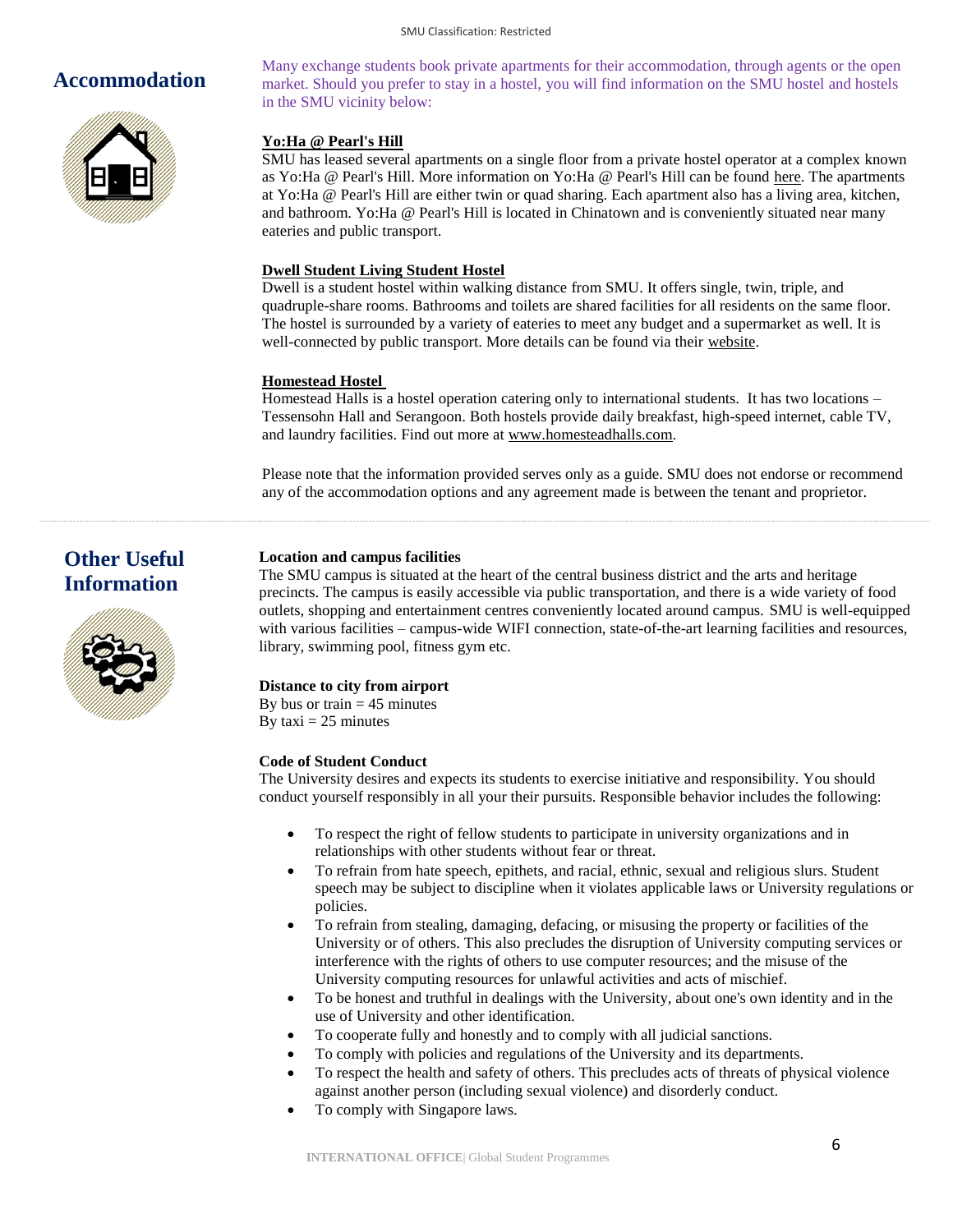# **Contact Information**



**University Name:** Singapore Management University **Mailing Address:** International Office Singapore Management University Administration Building, Level 10 81 Victoria Street Singapore 188065 Generic e-mail: **[isep.inbound@smu.edu.sg](mailto:isep.inbound@smu.edu.sg) Telephone:** (+65) 6828 0400<br>**Website (SMU):** http://smu.edu.sg **Website (SMU):** [http://smu.edu.sg](http://smu.edu.sg/) **Website (Incoming students):** [http://www.smu.edu.sg/programmes/exchange-programme/incoming](http://www.smu.edu.sg/programmes/exchange-programme/incoming-students)[students](http://www.smu.edu.sg/programmes/exchange-programme/incoming-students)

**INTERNATIONAL OFFICE**| Global Student Programmes